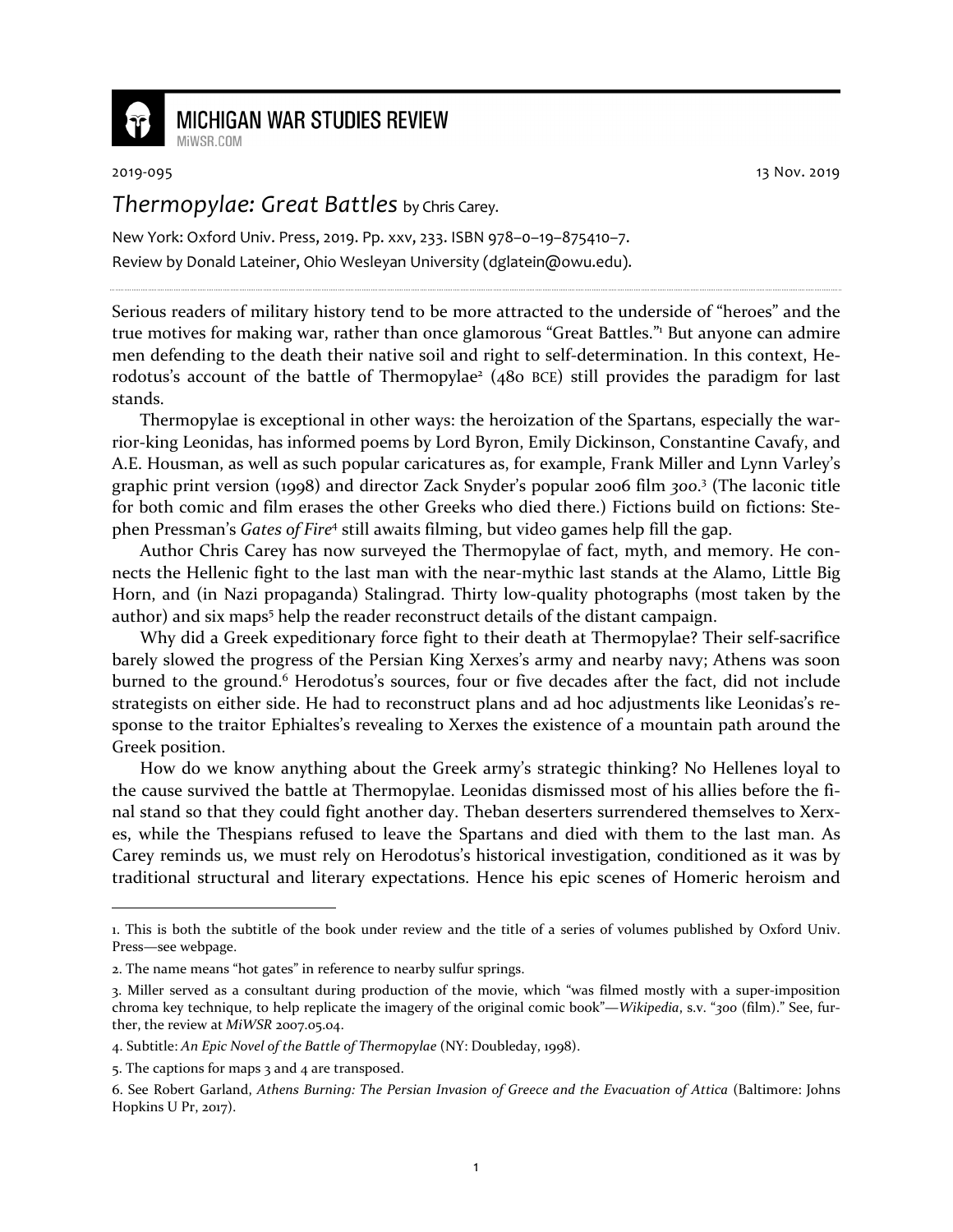interpretive speeches. There were scant archival sources of any kind and his elderly eyewitnesses were fast disappearing. Fifty years after Marathon (490 BCE) and the battles of 480–479, he met with informational distortions owing to source-bias and local patriotic silences as he investigated military and political puzzles.<sup>7</sup> And his questions were different from ours, eight hundred thirtyfour generations later.

As Carey observes, we lack Persian sources for the battle and war, despite the thousands of administrative documents found at Persepolis, Darius and his son Xerxes's imperial headquarters, and the relief sculptures and inscriptions at Bisitun. Herodotus (7.209) has exiled King Demaratus explain to Xerxes his fellow Spartans' peculiar pre-battle hair-grooming habits and their supposed refusal ever to surrender (false)—elements of the Spartan mirage.

The Persians' advance westward took over a year. Xerxes, like George W. Bush, was bent on conquering territory his father had failed to subdue (44). He organized feats of engineering—two three-quarter-mile-long ship bridges across the Hellespont and a mile-and-a-quarter-long canal through the Mt. Athos peninsula. Intimidating many communities along his route into capitulation, he arranged logistical supply dumps and coordinated amphibious forces from the provinces. The army and navy did not reach the pinch-point at Thermopylae until late August. Changing weather and logistical problems would soon afflict the invading force.

The inconstant Greek coalition considered making a stand farther north at Tempe before settling on Thermopylae. A "patchy turnout" of some seven thousand Hellenes (58) took up positions in the pass, but Herodotus focuses on the Spartans. What was their intent? Carey suggests possibilities: a suicide stand, holding action, or an advance guard of a much larger army to stop the Persian advance indefinitely (72). Events, however, overtook strategy.

The battle itself lasted three days. Herodotus downplays the effect of long-distance Persian bowmen on the first day. On day two, Xerxes's special forces unit, the ten thousand "Immortals," could not maneuver in such close quarters, and the Greek hoplites mauled brave Persians who lacked, for instance, helmets and carried lighter shields. Carey surmises that the Greek forces fought in relays (96). On the third day, Hydarnes led the Immortals along the path around the pass into the rear of the Greeks. Having been forewarned, Leonidas released 5,600 of his troops; besides the Spartan 300, only 700 Thespians and 400 Thebans remained. Carey wisely quotes Herodotus's account of Leonidas's endgame in extenso (7.223–25). Nothing afterward blocked Xerxes from central Greece.

Excavations at the battle-site confirm Herodotus's account, though 20–30 meters of accreted material and a large alluvial plain obscure the lay of the land in 480 BCE (21). If Herodotus is correct, Xerxes's mistakes were the result of his youth, failure to heed the advice of more strategic heads, and over-confidence in his superior numbers.

Thermopylae was the prelude to the Persian naval defeat at Salamis. In both locations, Xerxes should have held off until the Greeks' interminable internal *polis* disputes destroyed their fragile alliance. He should never have allowed himself to be drawn into battles in confined spaces on both land and sea that neutralized his advantage in numbers.

Herodotus's concentration on the 300 Spartiates obscures the contributions of their helot attendants and loyal allies. But the losers immediately weaponized the heroic catastrophe at Thermopylae. The "wound" (τρῶμα=trauma, 8.27) they suffered there, while traumatic for Sparta, boosted Greek morale even in the face of daunting odds.

<sup>7.</sup> See, further, my *Historical Method of Herodotus* (Toronto: Univ. Pr, 1989) 55–75.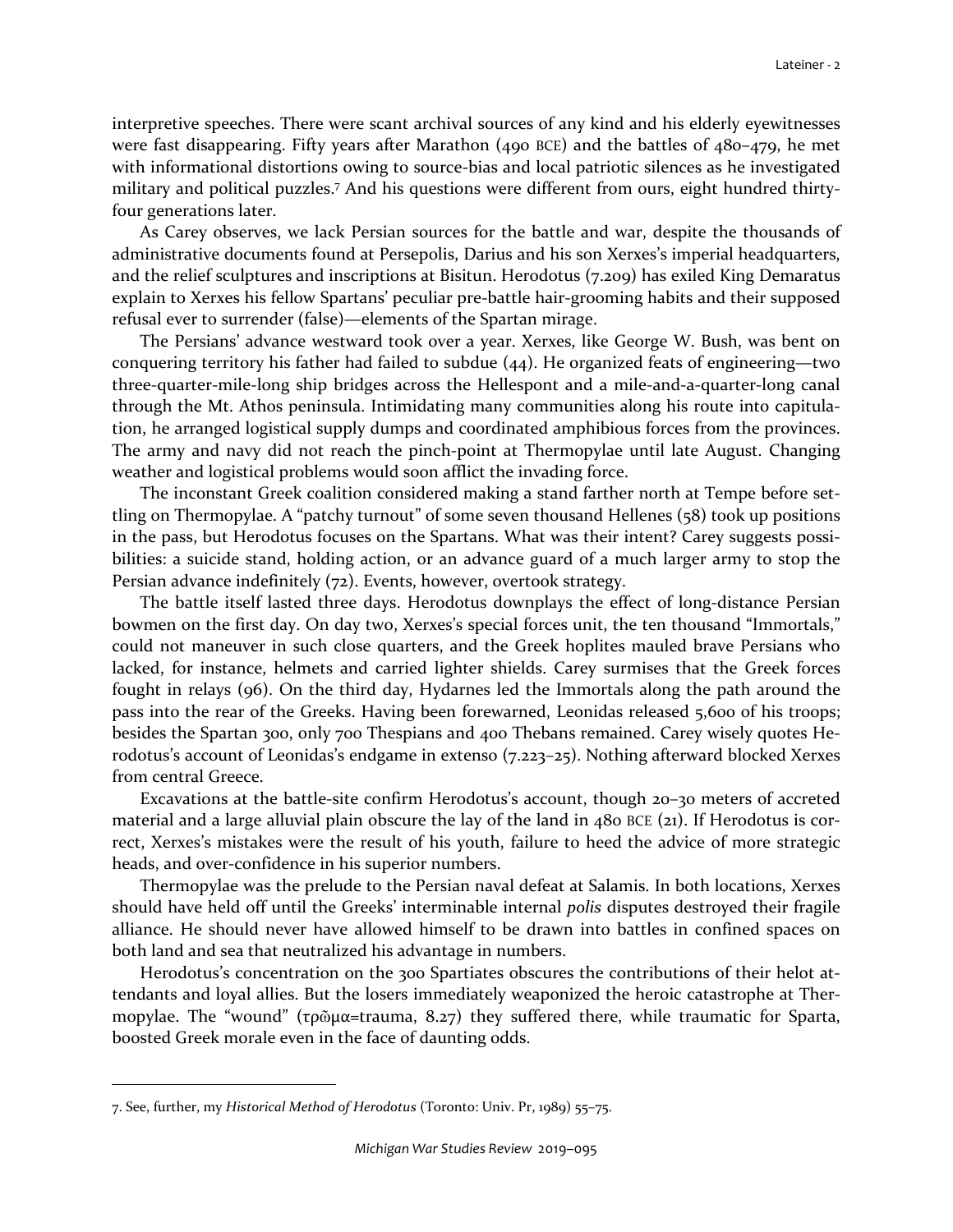After the final battles of the war at Plataea and Mycale in 479 BCE, every Hellene wished to be accounted a "white hat" patriot. But no such unanimity had existed in 480, when only thirty-one of the hundreds of Greek city-states were willing to face the amphibious expedition of the world's most powerful autocrat. Herodotus's exposé of Thebans and other Medizing collaborators stirred the resentment of their descendants. Plutarch or some other Boeotian excoriated him as a "barbarian-lover" in *The Malice of Herodotus* for his silence about their parlous and exposed situation on the Persians' invasion route.

Other Greeks fought at Thermopylae in later times, as did the Roman legions who defeated less maneuverable phalanxes there in 191 BCE. The commemoration of Spartan carnage influenced post-Renaissance Europeans who plundered, conquered, and exploited every ethnicity Xerxes had inherited or subdued. "Defeat ... took on the aura of success" because "we see Thermopylae through their eyes"—that is, after Herodotus's lionizing narrative (4–5).

Carey devotes fully a third of his study to the reception history of the first battle of Xerxes's crusade.<sup>8</sup> A chapter on "The Myth in the Modern Era" starts with Michel de Montaigne's sixteenth-century allusion to the battle and discusses Jacques-Louis David's controversial painting of "Leonidas at Thermopylae" (1814).<sup>9</sup> He identifies ironic parallels between the Greeks at Thermopylae and the Texans at the Alamo, both of whom exploited members of a different race serving involuntarily (viz., Spartan helots and Texan slaves; 174).

"Thermopylization," however, tends to denote specifically a doomed force fighting a battle to the last man against an alien enemy and overwhelming odds (175). George Armstrong Custer's intended massacre of native Americans in 1876 was aborted at "Greasy Grass" (a.k.a. Little Bighorn); by a twisted logic, Custer and the men of the 7th Cavalry regiment acquired an aura of heroism despite their unjustifiable mission. "Manifest destiny" and the Wild West shows of William F. "Buffalo Bill" Cody quickly transformed the US Cavalry's defeat into a famous east-coast entertainment, where genuine native American "savages" mock-slaughtered the US army, and urban crowds<sup>10</sup> celebrated their martyrs for civilization.

In a last stand at Isandlwana in KwaZulu-Natal in 1879 (187), multiracial British troops were surrounded by "backward heathens."<sup>11</sup> (The author projects the prejudices of civilized Christian Brits). The Britons' African cause was as discreditable as their Opium Wars in Asia. As Carey acutely clarifies, when your side loses any battle against superior numbers, comparing it to Thermopylae makes the best of a bad situation. The two World Wars changed perceptions somewhat, as seen in H.W. Garrod's terse and ambiguous 1919 epigram: "Tell them at home there's nothing here to hide/ We took our orders, asked no questions, died."

The Thermopylae archetype found a place in National Socialist ideology as well. Aryanworshipping Nazis found some justification for their peculiar laws of eugenics (infant exposure) and execution of members of "inferior races" (177) in Sparta's murderous customs. Indeed, the Spartan system, founded on invasion and maintained by state terror, had more in common with

<sup>8.</sup> See, further, Emma Bridges et al., eds., *Cultural Responses to the Persian Wars: Antiquity to the Third Millennium* (NY: Oxford U Pr, 2007), esp. sect. V, "Leonidas Goes to Hollywood." The book's dust cover is borrowed from the Miller-Varley graphic novel.

<sup>9.</sup> See *Wikipedia*, s.v., *Leonidas at Thermopylae.*

<sup>10.</sup> Including my Viennese grandfather in New York.

<sup>11.</sup> Cf. the films *Zulu* (1964) dir. Cy Endfield and *Zulu Dawn* (1979) dir. Douglas Hickox.